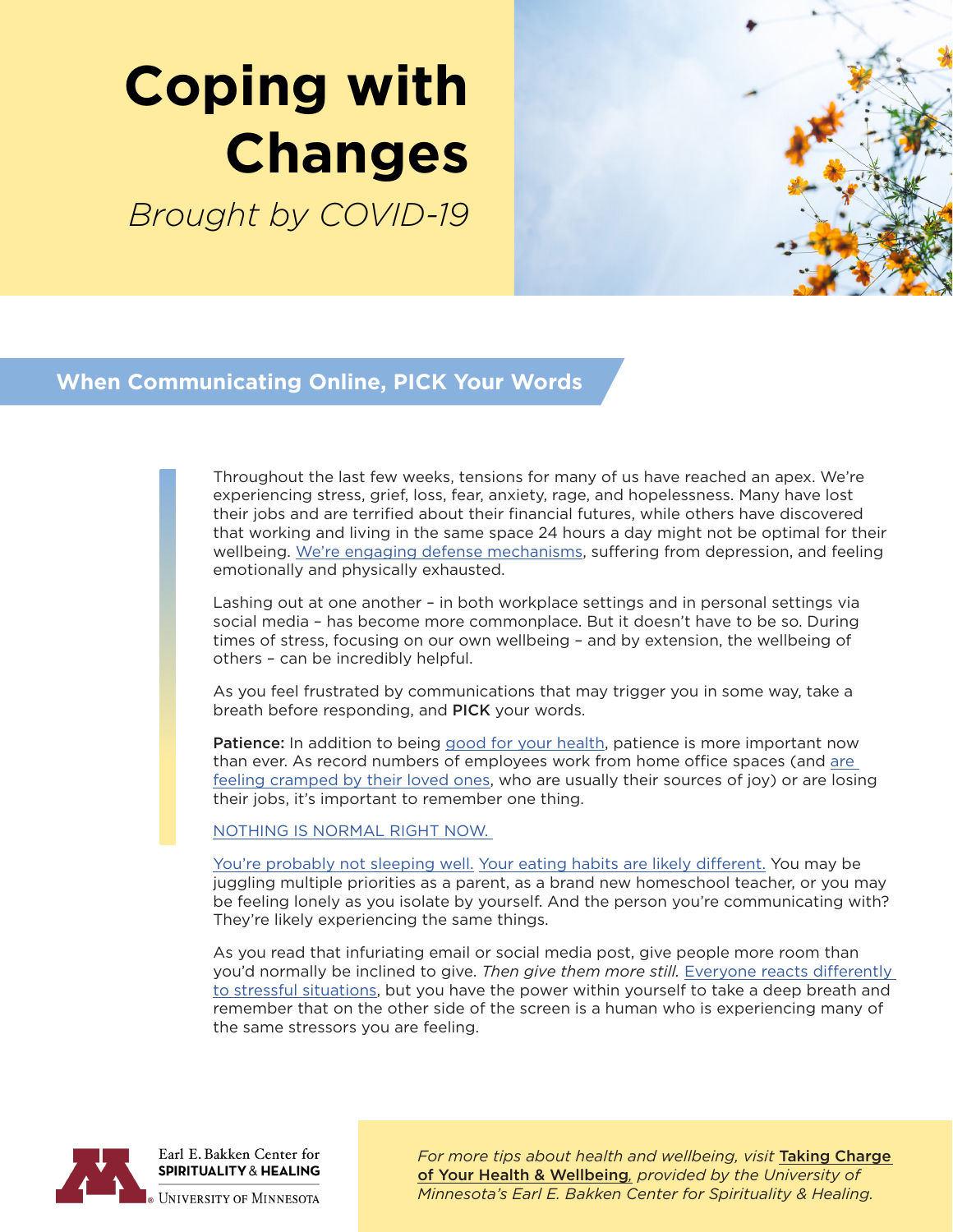# **Coping with Changes**

*Brought by COVID-19*



### **When Communicating Online, PICK Your Words**

Intention: It's always a good idea to avoid assuming the sender's intention when you're [reading an email.](https://www.psychologytoday.com/us/blog/threat-management/201311/dont-type-me-email-and-emotions) After all, their message could mean a variety of things. Their simple response of "Let's discuss later" to your well-crafted message sharing your best idea ever could mean a variety of things, including – "I'm not interested in this discussion," "I don't understand this, so let's talk about it some more," or it could actually mean, "I'm reading this on my phone in between meetings and I look forward to discussing it with you later." In the PICK model, however, "intention" refers to the practice of setting the intention of your own message before crafting it. Exactly what would you like to say in your message? How would you like to respond? What point would you like to make? How can you ensure that the receiver understands your message as you intended it to be received? "Setting an intention" is an ages-old mindfulness practice that can easily [be brought into digital communication.](https://www.inc.com/larry-kim/10-mindfulness-techniques-to-practice-at-work.html) As you compose your message, consider what you would like the outcome to be, and how you can best convey that desired outcome.

Clarity: In her book Dare to Lead, Brené Brown writes, that "Clear is kind. Unclear is unkind." To use the previous example, the response of "Let's discuss later" could have been far more clear and direct. Whenever possible, try to ensure that the recipient of your message understands your perspective. And always remember the Communications 101 rule: [Concise is best.](https://www.themuse.com/advice/are-your-emails-too-long-hint-probably) 

And keep in mind during this time of abundant emails and fast replies that people hate [jargon](https://www.inc.com/jeff-haden/40-buzzwords-that-make-smart-people-sound-stupid-most-overused-corporate-jargon.html) and corporate acronyms. [Really,](https://www.trustradius.com/buyer-blog/27-most-annoying-business-buzzwords-of-2019-explained) [really,](https://hbr.org/2018/02/if-we-all-hate-business-jargon-why-do-we-keep-using-it) [really,](https://www.theatlantic.com/health/archive/2020/02/most-annoying-corporate-buzzwords/606748/) [really,](https://www.psychologicalscience.org/observer/alienating-the-audience-how-abbreviations-hamper-scientific-communication) [really](https://www.articulatemarketing.com/blog/annoying-acronyms) hate them.

Consider clarity in your emails and your social media posts a kindness that you can share with others; by taking a mindful moment to re-read your message before you hit the send or post button, you're doing your best to ensure a positive outcome for both the sender and the receiver.

Kindness: Finally, as you send your message or your post, be kind. A comprehensive study from MIT found that in social media, [false news and lies spread faster than the](https://science.sciencemag.org/content/359/6380/1146?utm_source=SciPak%20%2528updated%206%252F30%252F2017%2529&utm_campaign=f996c5aa4d-EMAIL_CAMPAIGN_2018_03_02&utm_medium=email&utm_term=0_10c5e799a3-f996c5aa4d-126690501)  [truth.](https://science.sciencemag.org/content/359/6380/1146?utm_source=SciPak%20%2528updated%206%252F30%252F2017%2529&utm_campaign=f996c5aa4d-EMAIL_CAMPAIGN_2018_03_02&utm_medium=email&utm_term=0_10c5e799a3-f996c5aa4d-126690501) Oddly, in this study, news generated by bots seemed to spread at an equal pace whether positive or negative, while false news spread much faster via human connections, most likely due to an emotional response. Studies have suggested that



Earl E. Bakken Center for **SPIRITUALITY & HEALING** 

**UNIVERSITY OF MINNESOTA** 

*For more tips about health and wellbeing, visit* [Taking Charge](https://www.takingcharge.csh.umn.edu/)  [of Your Health & Wellbeing](https://www.takingcharge.csh.umn.edu/)*, provided by the University of Minnesota's Earl E. Bakken Center for Spirituality & Healing.*